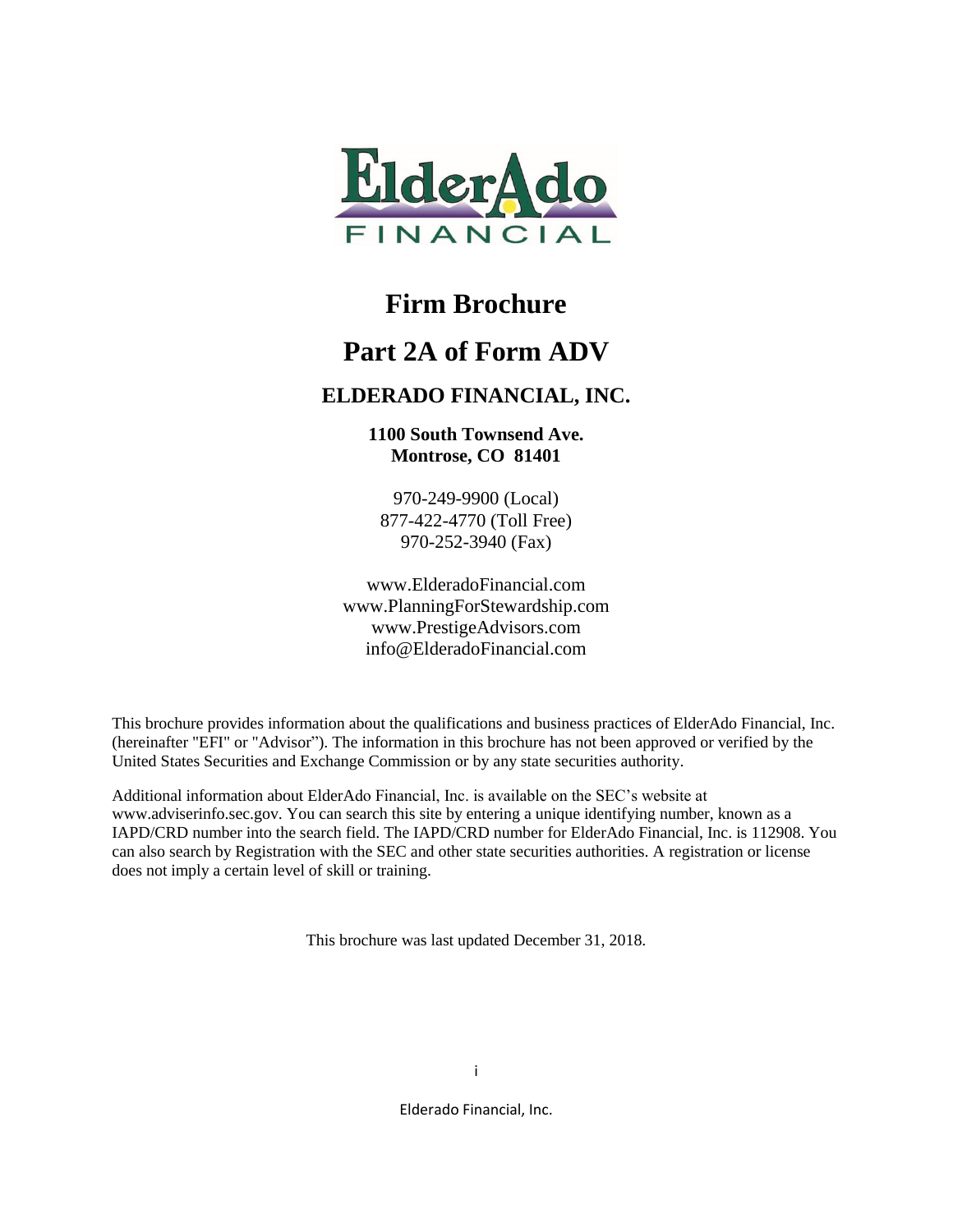# **Item 2 - Material Changes**

### **Annual Update**

This Item will discuss only specific material changes that are made to the Brochure and provide clients with a summary of such changes. We will also reference the date of our last annual update of our brochure. We will offer or deliver information about our qualifications and business practices to clients on at least an annual basis, without charge. Under SEC Rules, we will ensure that you receive a summary of any material changes to this and subsequent Brochures within 120 days of the close of our business' fiscal year. We may provide other ongoing disclosure information about material changes as necessary.

\_\_\_\_\_\_\_\_\_\_\_\_\_\_\_\_\_\_\_\_\_\_\_\_\_\_\_\_\_\_\_\_\_\_\_\_\_\_\_\_\_\_\_\_\_\_\_\_\_\_\_\_\_\_\_\_\_\_\_\_\_\_\_\_\_\_\_\_\_\_\_\_

\_\_\_\_\_\_\_\_\_\_\_\_\_\_\_\_\_\_\_\_\_\_\_\_\_\_\_\_\_\_\_\_\_\_\_\_\_\_\_\_\_\_\_\_\_\_\_\_\_\_\_\_\_\_\_\_\_\_\_\_\_\_\_\_\_\_\_\_\_\_\_\_

### **Material Changes since Last Update**

• EFI has had no material changes since the last update on December 31, 2018.

### **Full Brochure Available**

If you would like to receive a copy of our Brochure, free of charge, or have questions about the contents, please contact EFI at Local: 970-249-9900 or Toll Free: 877-422-4770 or by email: info@ElderadoFinancial.com. Our Brochure is also available on our web sites free of charge: www.ElderadoFinancial.com, www.PlanningForStewardship.com and www.PrestigeAdvisors.com.

Additional information about EFI is also available via the SEC's web site [www.adviserinfo.sec.gov.](http://www.adviserinfo.sec.gov/) The SEC's web site also provides information about any persons affiliated with EFI who are registered, or are required to be registered, as investment advisor representatives of EFI.

Elderado Financial, Inc.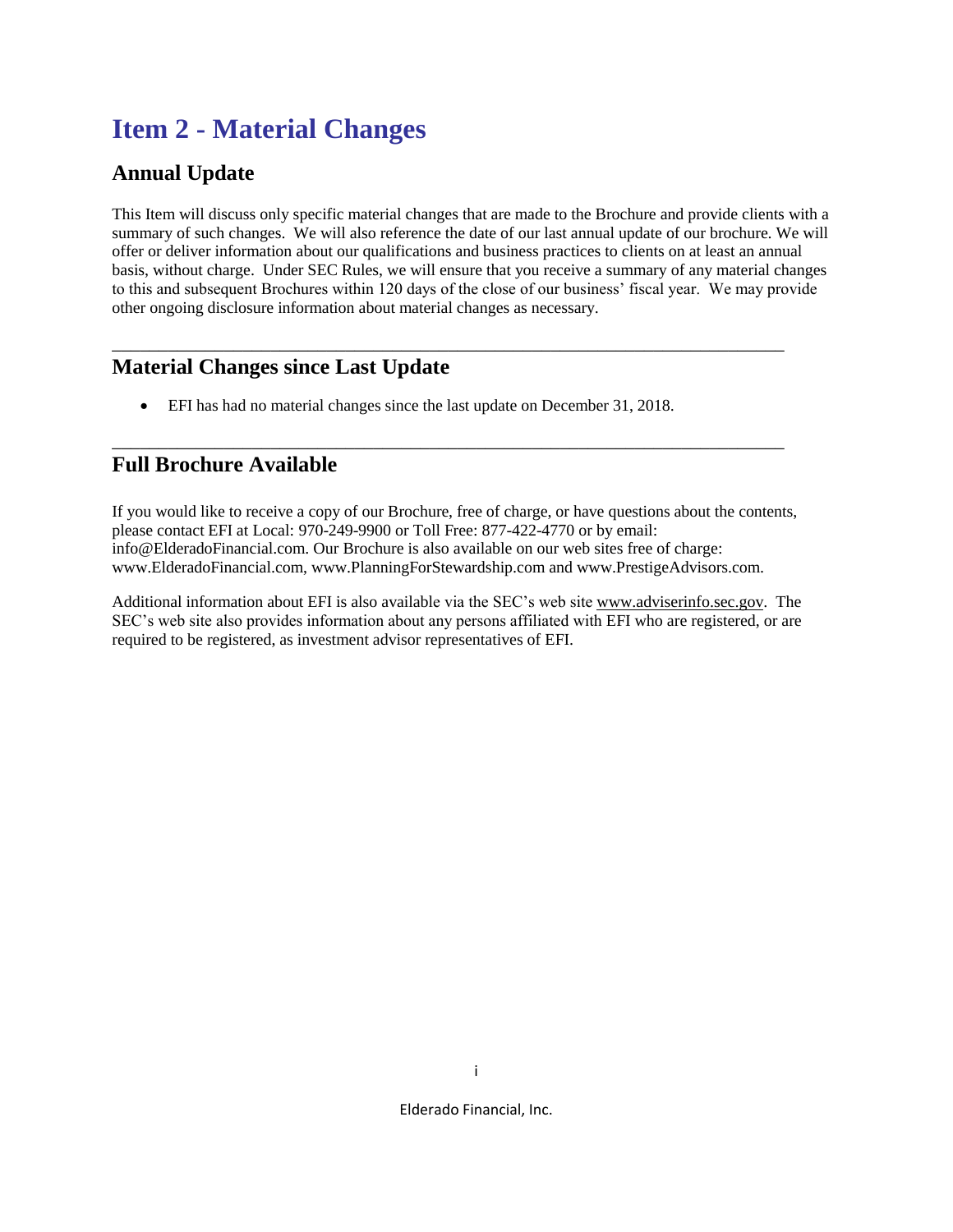# **Item 3-Table of Contents**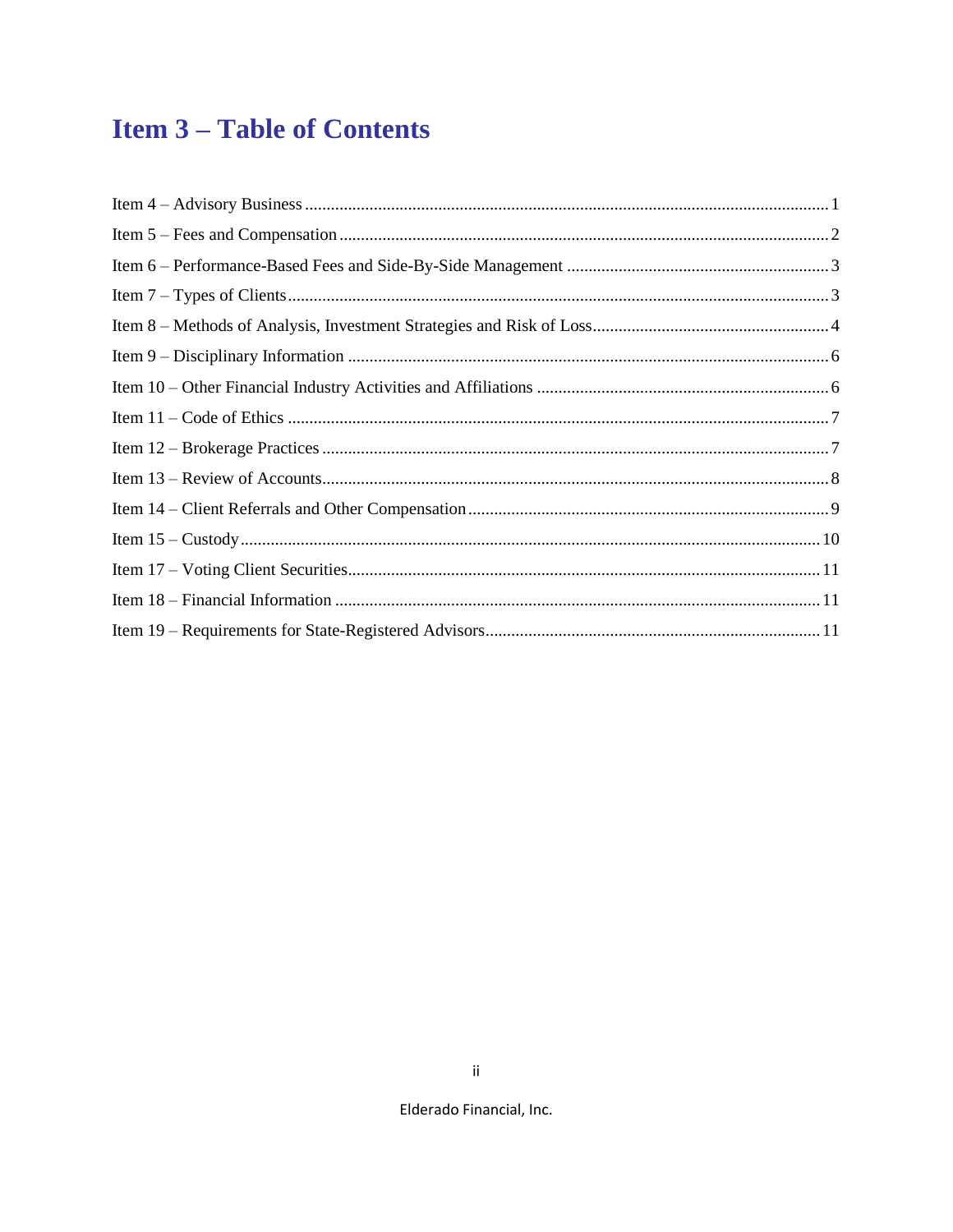# <span id="page-3-0"></span>**Item 4 – Advisory Business**

### **Firm Description**

Elderado Financial Inc. (hereafter referred to as EFI) was founded June 20, 1998. EFI is an investment and asset management advisory firm registered with the State of Colorado Division of Securities.

EFI generally provides financial planning and investment management services to individuals, high net worth individuals, charitable organizations, foundations, endowments, and trusts on a personalized and confidential basis. EFI provides advice to our clients by gathering the relevant client information and consulting with the client. Financial planning and asset management services to the client may include: determination of financial objectives, identification of financial challenges, cash flow management, insurance review, investment management, education funding, retirement planning and other areas of importance to the client. Investment advice and asset management for our clients is provided in respect to the client's overall risk tolerance and goals.

### **Principal Owners**

Jim Elder is the principal owner.

### **Types of Advisory Services**

EFI provides both financial planning and investment management services as described in the Firm Description. Each of EFI programs is described in greater detail in Item 5 ("Fees and Compensation") of this Firm Brochure.

\_\_\_\_\_\_\_\_\_\_\_\_\_\_\_\_\_\_\_\_\_\_\_\_\_\_\_\_\_\_\_\_\_\_\_\_\_\_\_\_\_\_\_\_\_\_\_\_\_\_\_\_\_\_\_\_\_\_\_\_\_

Dependent on the advisory relationship (Agreement) selected by the client, EFI may have discretion over the type of securities bought and sold as well as dollar amounts without first obtaining client's permission for each transaction. Client agrees to this upon their choice of program and their signature on the Agreement.

\_\_\_\_\_\_\_\_\_\_\_\_\_\_\_\_\_\_\_\_\_\_\_\_\_\_\_\_\_\_\_\_\_\_\_\_\_\_\_\_\_\_\_\_\_\_\_\_\_\_\_\_\_\_\_\_\_\_\_\_\_

\_\_\_\_\_\_\_\_\_\_\_\_\_\_\_\_\_\_\_\_\_\_\_\_\_\_\_\_\_\_\_\_\_\_\_\_\_\_\_\_\_\_\_\_\_\_\_\_\_\_\_\_\_\_\_\_\_\_\_\_\_

### **Tailored Relationships**

Both financial planning and asset management services are customized to the needs of the individual client. At no time is the client under any obligation to implement (with EFI or with any other firm) any or all of the suggestions as outlined in the financial plan. Implementation is solely at the client's discretion. *It is the responsibility of the client to notify EFI of any changes to their financial situation or objectives that may impact the focus of the financial plan or their current investments with EFI.*

#### **Non-Participation in Wrap Fee Programs**

EFI maintains a policy and practice of not using any wrap fee programs. Wrap-fee program definition: A program that bundles or wraps investment advice, custody and execution services under one contract for a single fee.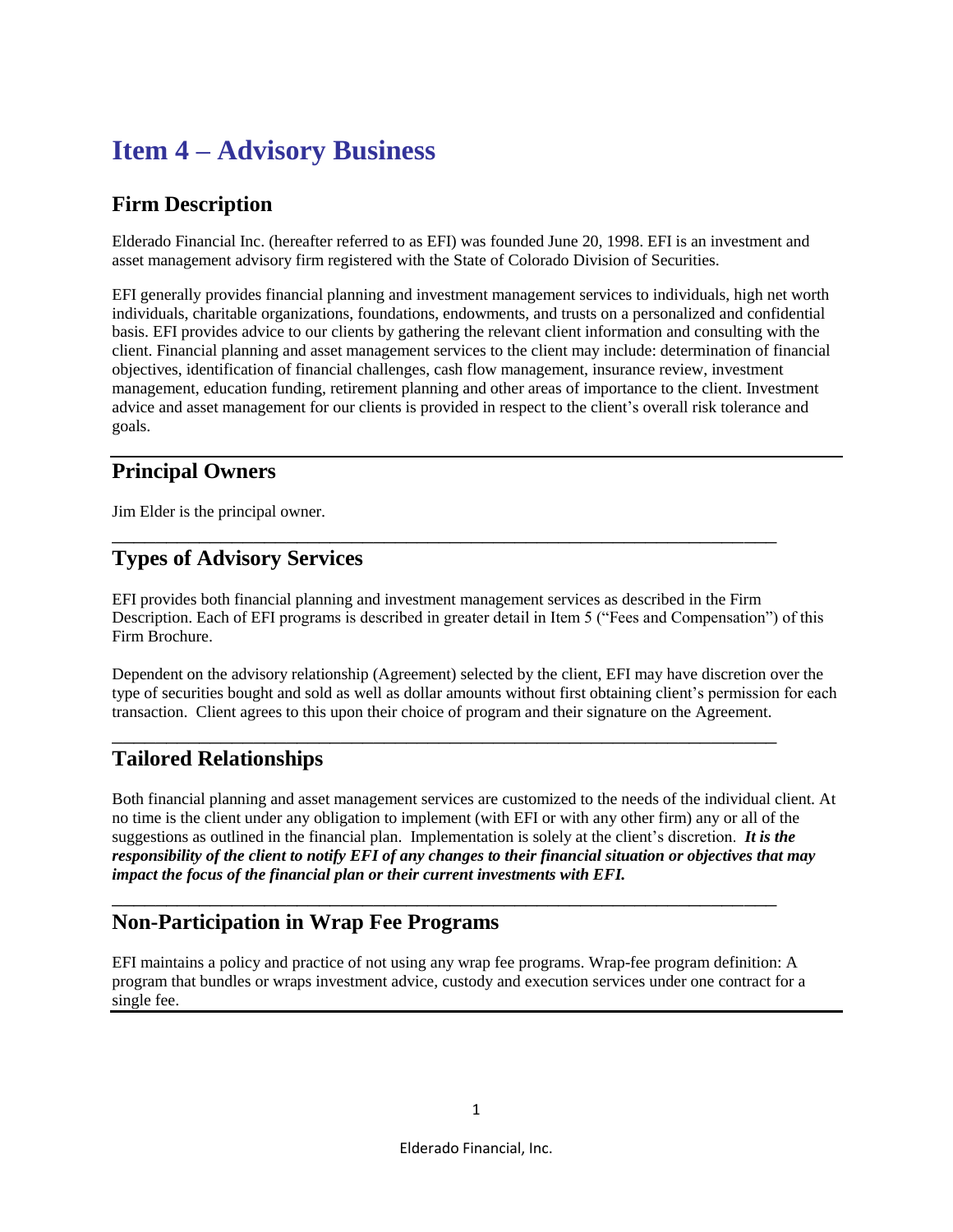#### **Amount of Assets under Management**

<span id="page-4-0"></span>Current as of December 31, 2018, EFI manages a total of 581 accounts. The amount of assets under management is approximately \$74,797,967. EFI manages all accounts on a discretionary basis with zero assets managed on a non-discretionary basis.

## **Item 5 – Fees and Compensation**

#### **Asset Management and Financial Planning Services**

Elderado Financial, Inc. offers advisory services in the areas of personal and business planning and asset management as indicated in the 2 service options listed below. The specific manner in which fees are charged by EFI is established in a client's written Agreement with EFI and the service option selected.

1) Asset Management Program Agreement: EFI provides investment advisory services and offers financial planning to individuals and company qualified plans payable in arrears each month as a percentage of assets under management. See Asset Management Program Fees below for the fee schedule and further detail. EFI will provide asset management on a discretionary basis, further described in Item 16: Investment Discretion.

2) Financial Planning Retainer Agreement: For planning services on a limited scope of work, clients are billed a retainer, calculated on an annual basis. These services are based on a negotiated rate and are billed quarterly. Services provided may include retirement planning, investment portfolio assessment and risk tolerance assessment, and other general and specialized financial planning topics based on the needs and concerns of the client. EFI advisors can provide investment advice on a discretionary or non-discretionary basis.

\_\_\_\_\_\_\_\_\_\_\_\_\_\_\_\_\_\_\_\_\_\_\_\_\_\_\_\_\_\_\_\_\_\_\_\_\_\_\_\_\_\_\_\_\_\_\_\_\_\_\_\_\_\_\_\_\_\_\_\_\_

#### **Asset Management Program Fees**

Clients who enter into an agreement with EFI for the Asset Management Program will be provided both asset management and financial planning services. Clients who opt for this program will authorize the deduction of fees directly from their managed accounts, payable in arrears, based upon the asset value on the last day of the previous month as  $1/12<sup>th</sup>$  of client's annual fees. These fees will be debited from client's accounts between the 1<sup>st</sup> and 15<sup>th</sup> of the month following the end of the previous calendar month by the Custodian where the account is held, then forwarded to EFI.

#### **Asset Management Program Fee Schedule\*:**

\*Fees may be negotiated per advisor discretion

Clients may incur and are responsible for certain fees, charges and commissions imposed by third-parties for executing transactions and other custodial services for client accounts. Such fees, charges and commissions are separate and distinct from EFI's fee. These fees and expenses will generally be used to pay management fees for the securities, other fund expenses and account administration (e.g., custody, brokerage and account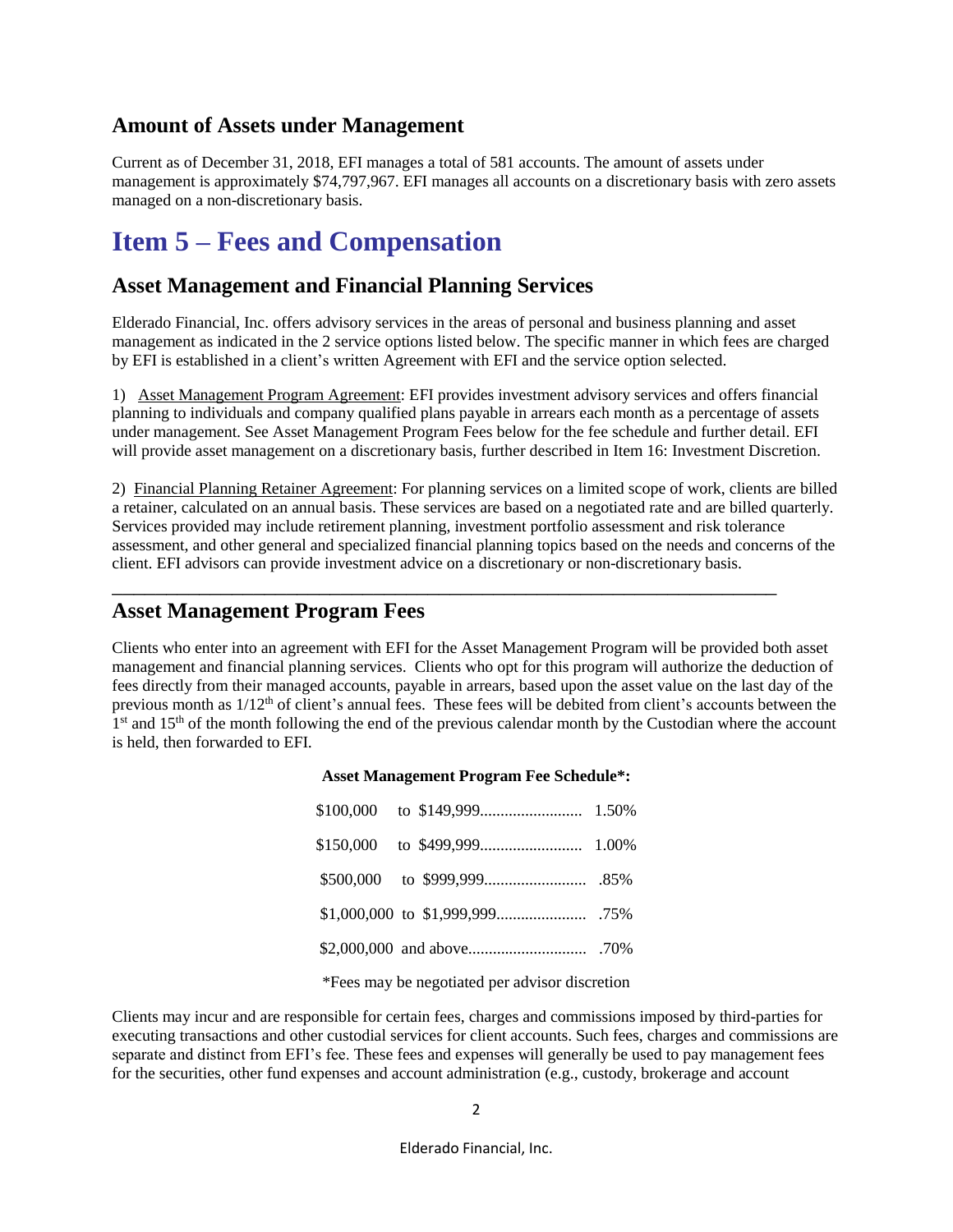reporting). Mutual funds and exchange traded funds also charge internal management fees, which are disclosed in the fund's prospectus. More details are provided concerning our Custodian in Item 12–Brokerage Practices.

\_\_\_\_\_\_\_\_\_\_\_\_\_\_\_\_\_\_\_\_\_\_\_\_\_\_\_\_\_\_\_\_\_\_\_\_\_\_\_\_\_\_\_\_\_\_\_\_\_\_\_\_\_\_\_\_\_\_\_\_\_

#### **Termination of Agreement**

For either the Asset Management Program Agreement or the Financial Planning Retainer Agreement, the client or EFI may cancel the Agreement at any time with written notice. Should the client terminate the Agreement within five business days after signing, no charges or penalties will be assessed.

Termination of the Financial Planning Retainer Agreement: If the client or EFI cancels the Agreement after EFI has begun the services requested, the client will be charged for the services completed, then refunded a pro-rata portion of the amount already paid.

Termination of the Asset Management Program Agreement: Clients are billed after services are rendered so refunds of prepaid services are not applicable. The client will be responsible for any fees or charges incurred by client from third parties as a result of maintaining managed accounts or for any securities transactions executed. Managed accounts terminated during a calendar month may be charged a prorated fee.

\_\_\_\_\_\_\_\_\_\_\_\_\_\_\_\_\_\_\_\_\_\_\_\_\_\_\_\_\_\_\_\_\_\_\_\_\_\_\_\_\_\_\_\_\_\_\_\_\_\_\_\_\_\_\_\_\_\_\_\_\_

### **Conflicts of Interest**

EFI provides financial planning and advisory services to multiple clients resulting in our client relationships being non-exclusive. We strive to avoid circumstances where one client's interest may conflict with another client.

EFI and our advisors are not dually registered or affiliated with a broker/dealer and do not accept or receive compensation on the sale of securities products, mutual funds, or annuities. Item 12 describes the factors that EFI considers in selecting or recommending broker-dealers for client transactions and determining the reasonableness of their compensation (*e.g.*, commissions).

With approval from the client, EFI advisors may work with other professionals such as attorneys, accountants and insurance agents who EFI feels will be suitable for the unique needs of the client. In the event a conflict of interest occurs while EFI is working with another professional concerning the client, the issue will be disclosed to the client and action taken as needed to resolve the conflict. EFI maintains the policy that no referral commissions are paid to other professionals when clients are referred to their services.

# <span id="page-5-0"></span>**Item 6 – Performance-Based Fees and Side-By-Side Management**

This section is not applicable as EFI does not charge any performance-based fees (fees based on a share of capital gains on or capital appreciation of the assets of a client).

# <span id="page-5-1"></span>**Item 7 – Types of Clients**

EFI generally provides financial planning and investment management services to individuals, high net worth individuals, charitable organizations, foundations, endowments and trusts. Clients vary in scope and length of service.

\_\_\_\_\_\_\_\_\_\_\_\_\_\_\_\_\_\_\_\_\_\_\_\_\_\_\_\_\_\_\_\_\_\_\_\_\_\_\_\_\_\_\_\_\_\_\_\_\_\_\_\_\_\_\_\_\_\_\_\_\_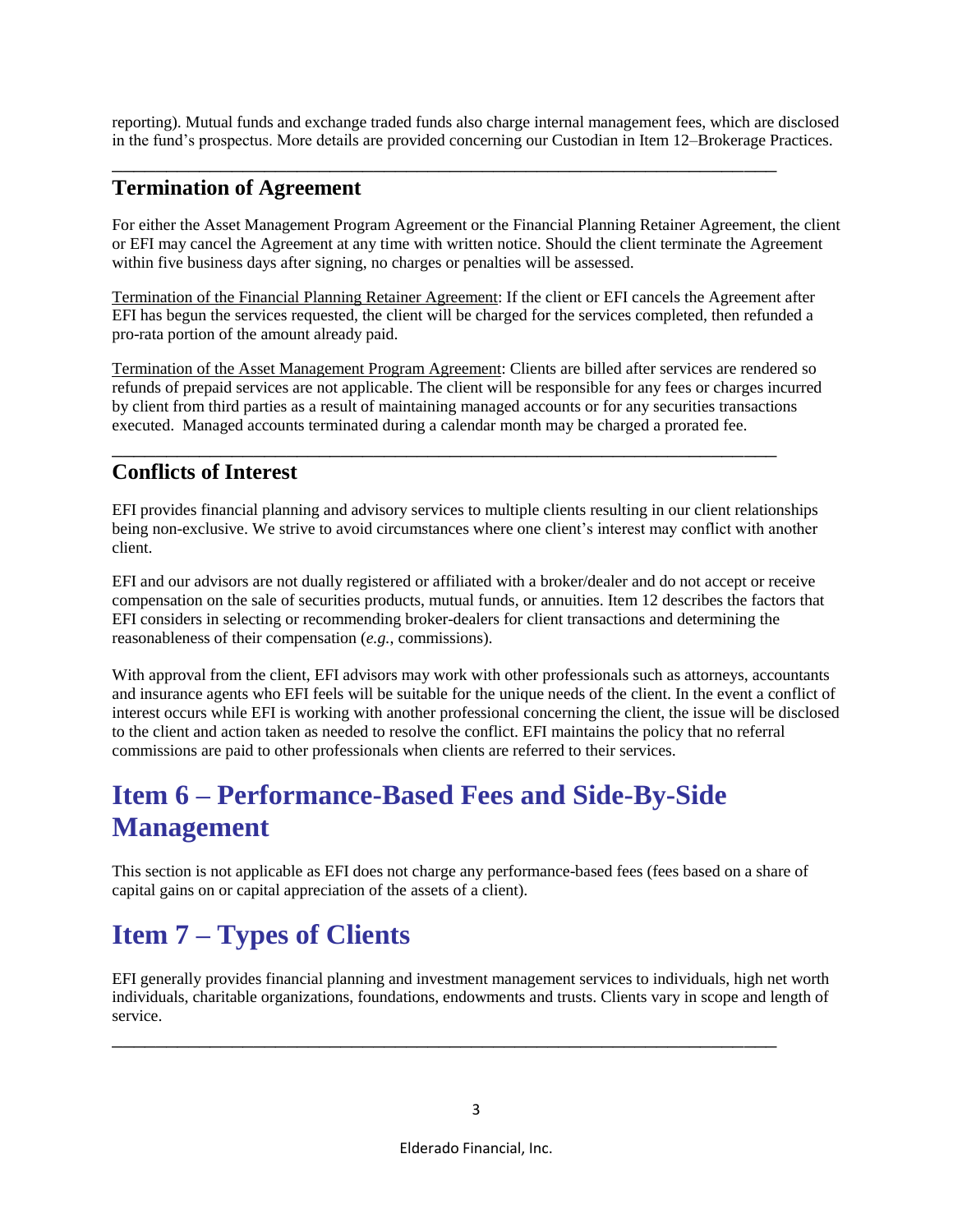#### **Account Minimums**

For clients who have signed the Asset Management Program Agreement, the minimum household account size will generally be \$100,000. This may vary and will be negotiable at the sole discretion of EFI. Accounts of less than \$100,000 may be set up when the client and the EFI advisor anticipate the client will add additional funds to the accounts bringing the total to \$100,000 within a reasonable time.

For clients who have signed the Financial Planning Retainer Agreement, there will be no minimum account size requirement as client's assets will not be actively managed.

# <span id="page-6-0"></span>**Item 8 – Methods of Analysis, Investment Strategies and Risk of Loss**

#### **Methods of Analysis**

EFI primarily uses analysis tools such as Morningstar Office® mutual fund information and tools, Morningstar Office® stock, bond and ETF information, TD Ameritrade's advisor services, and various financial websites. EFI may also use methods to analyze securities that include financial newspapers and magazines, research materials prepared by others, corporate rating services, annual reports and prospectuses.

\_\_\_\_\_\_\_\_\_\_\_\_\_\_\_\_\_\_\_\_\_\_\_\_\_\_\_\_\_\_\_\_\_\_\_\_\_\_\_\_\_\_\_\_\_\_\_\_\_\_\_\_\_\_\_\_\_\_\_\_\_

#### **Investment Strategies**

In order for EFI to conduct financial planning and investment management, the client will be required to furnish certain records and documents to the EFI advisor for review. These documents may include tax returns, current financial specifics including W2s or 1099s, information on current retirement plans and insurance provided by employer, mortgage information, insurance policies, statements reflecting current investments in client's retirement and non-retirement accounts, copies of wills or trusts, and other documents that may be deemed pertinent at the Advisor's request.

Upon receipt of these documents, EFI will review the client's current financial situation and make recommendations based on client's current situation, expectations, investment objectives and investment time horizon. The client's risk tolerance (or ability to live comfortably with risk in association with investments) will also be taken into account. A plan will then be presented to client along with an outline of suggestions to improve the client's current financial situation as well as suggested steps to help client reach their investment goals.

The financial plan chosen by the client may be "comprehensive" or "modular" in structure. A comprehensive plan will focus on all areas listed that are pertinent to the client. A modular plan will focus on areas of particular interest such as retirement or philanthropic planning. Other areas of concern to the client may be reviewed by the EFI advisor or outsourced to other experts for their review (only with prior approval of the client). The financial plan may include specific financial and investment strategies as well as specific recommendations.

In all matters, EFI's planning services are analytical and advisory only, and do not include legal or other professional services. Upon request and with client's permission, the EFI Advisor will work with client's legal, accounting, insurance or other professional advisors to ensure the coordination of all aspects of the financial planning process.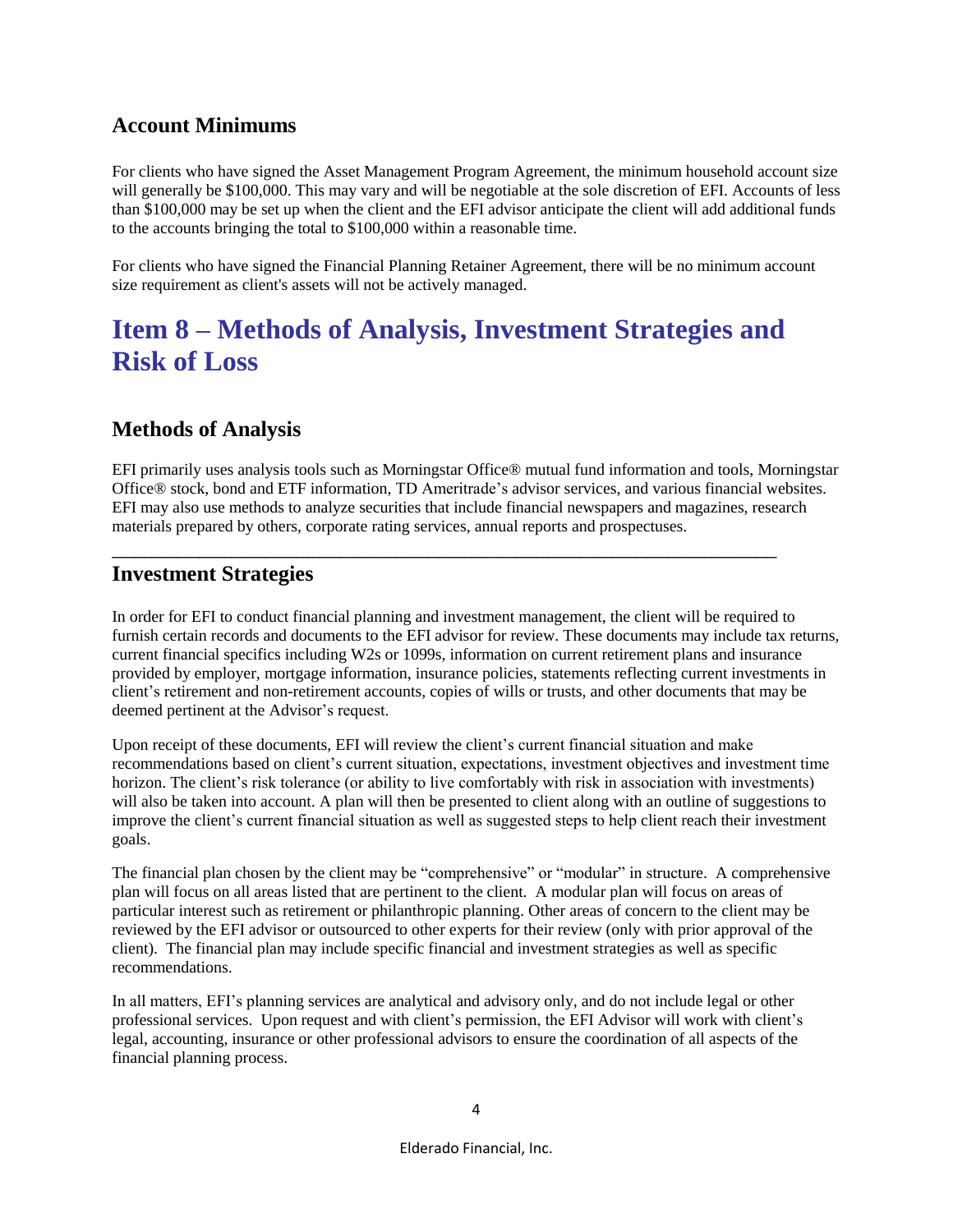The Advisor provides planning services based on the information that the client provides. In order for the Advisor to provide suitable advice for the client's situation, it is the responsibility of the client to notify EFI of any changes to their financial situation or objectives that may impact the focus of the financial plan or their current investments with EFI. EFI and its Advisors will not be held responsible for a lack of planning if the client does not share information that is pertinent to their financial circumstances.

#### **Risk of Loss**

Interest Rate Risk: The balanced and income focused mutual funds and bonds recommended by EFI carry interest rate risk. Stocks purchased by EFI individually, or in equity focused or balanced mutual funds may also be affected by this type of risk as the cost of capital increases.

\_\_\_\_\_\_\_\_\_\_\_\_\_\_\_\_\_\_\_\_\_\_\_\_\_\_\_\_\_\_\_\_\_\_\_\_\_\_\_\_\_\_\_\_\_\_\_\_\_\_\_\_\_\_\_\_\_\_\_\_\_

Market Risk: The stocks, bonds, mutual funds and ETF investments purchased within client accounts by EFI are publicly traded and may increase or decrease in value based on variance in world markets.

Inflation Risk: All investments of EFI clients are denominated in U.S. Dollars and are subject to Inflation risk. Fixed income assets such as bonds and fixed income funds tend to be more susceptible to this type of risk but in times of high inflation and poor market performance, equity-based assets are not insulated from the risk of inflation.

Currency Risk: EFI recommends international investments in stocks and bonds that are both hedged and unhedged against currency risk. Risk of loss is assumed as currencies fluctuate.

Reinvestment Risk: EFI invests in assets that pay interest and dividends and in bonds that can reach maturity or be called early resulting in a cash position. There is a risk that EFI clients may obtain these cash holdings at a date that is less favorable than the initial investment date.

Business Risk: EFI clients assume this business risk when equity or debt of these businesses is purchased in client accounts through individual holdings or through funds.

Liquidity risk: EFI generally avoids investments with high liquidity risk over long periods of time. EFI focuses on publicly traded investments that allow trading on a daily basis. In rare cases, based on a client's needs, an asset may be held that has a higher degree of liquidity risk such as an individual bond or ownership in an individual equity or REIT that is not publicly traded.

Financial Risk: The stocks and bonds owned individually or within mutual funds and exchange traded funds within the accounts of EFI clients are subject to this risk. A company or government has the ability to change its financial situation while owned within a client's account leading to financial risk.

Small Company Risk: EFI purchases investments in debt and equity of small companies on an individual basis and through managed funds. Investors in these assets assume small company risk.

Government Risk: Securities may be impacted by prospective changes in legislation and policies within different government entities. Corruption in governments can also negatively affect investments. Increasing tax rates, fiscal policy and other factors across governments poses risk to an investor. EFI invests within the United States and abroad. Seeking return within stocks, bonds, real estate investments, and funds under the authority of these governments assumes government risk within client accounts.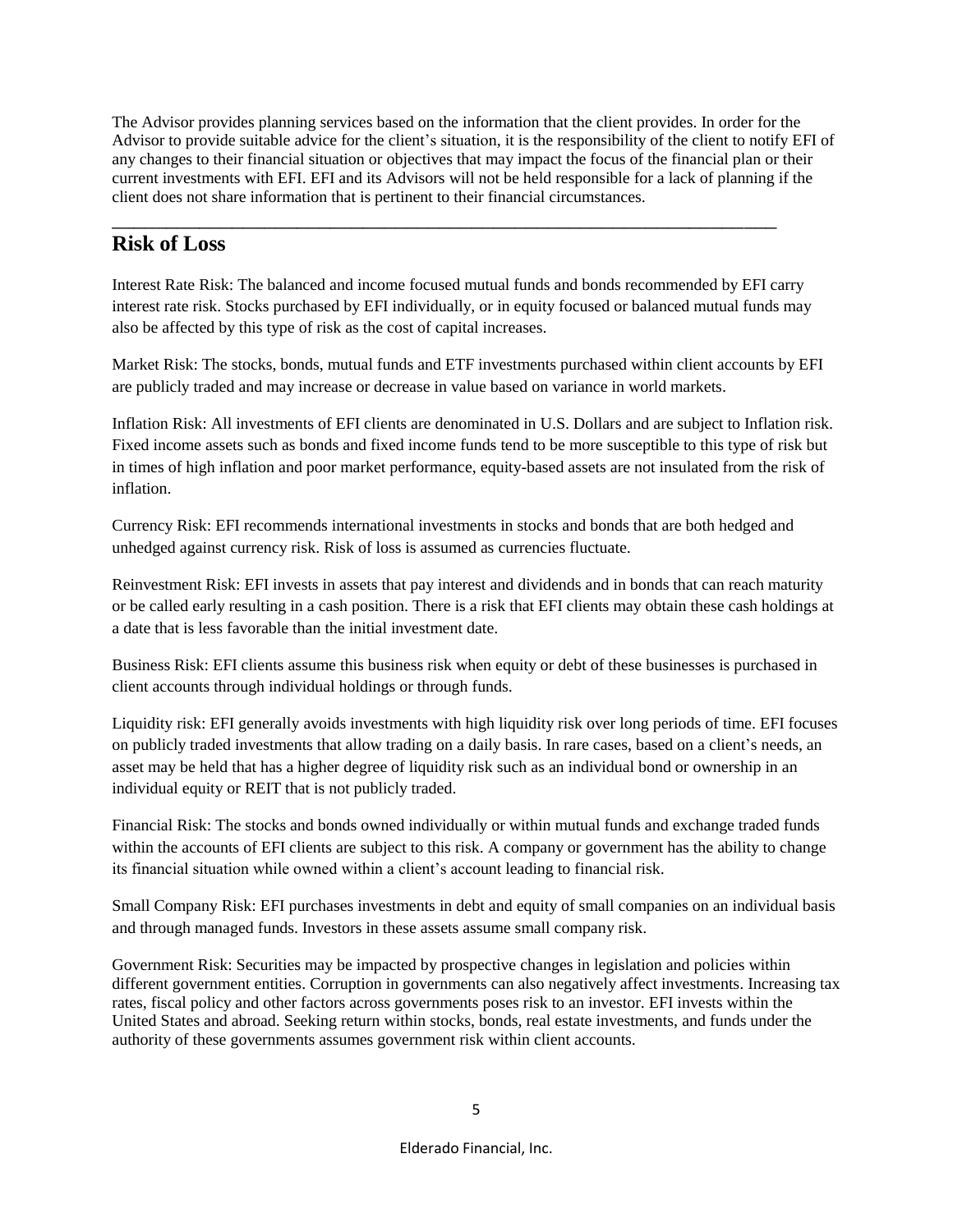# <span id="page-8-0"></span>**Item 9 – Disciplinary Information**

Registered investment advisors are required to disclose all material facts regarding any legal or disciplinary events that would be material to the evaluation of EFI or the integrity of the firm's management.

EFI and its' employees have NOT been involved in any legal or disciplinary events concerning past or present investment clients.

### <span id="page-8-1"></span>**Item 10 – Other Financial Industry Activities and Affiliations**

#### **Financial Industry Activities**

EFI is not registered and does not have an application pending as a broker-dealer, municipal securities dealer or government securities dealer, future commissions merchant, commodity pool operator, a commodity trading advisor or an associated person of the foregoing entities.

\_\_\_\_\_\_\_\_\_\_\_\_\_\_\_\_\_\_\_\_\_\_\_\_\_\_\_\_\_\_\_\_\_\_\_\_\_\_\_\_\_\_\_\_\_\_\_\_\_\_\_\_\_\_\_\_\_\_\_\_\_

#### **Affiliations**

EFI has no affiliations that are material to its advisory or its clients with a related person who is a brokerdealer, investment company, other investment advisor, financial planning firm, commodity pool operator, commodity trading advisor or futures commission merchant, banking or thrift institution, accounting firm, law firm, insurance company or agency, pension consultant, real estate broker or dealer, or an entity that creates or packages limited partnerships. EFI also does not have any affiliation with product sales firms.

EFI, in its fiduciary duty to its clients, will always act in the best interests of its clients. Although EFI Advisors may recommend or select other financial professionals for our clients, EFI does not receive any direct or indirect compensation. Clients are not obligated to implement any recommendation provided by the Advisor.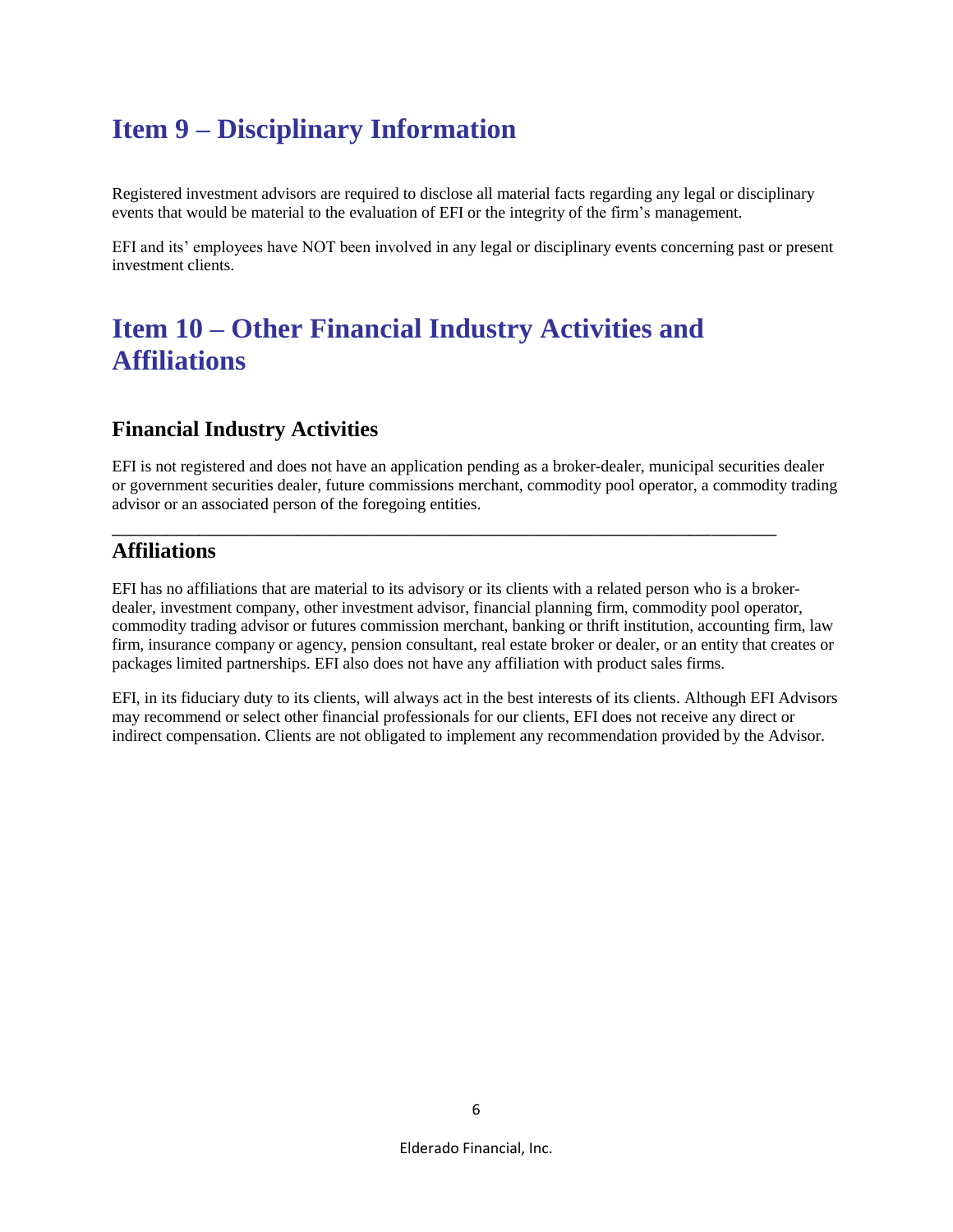# <span id="page-9-0"></span>**Item 11 – Code of Ethics**

EFI has adopted a Code of Ethics in compliance with SEC Rule 204A-1 and similar statutes or rules. We will provide a copy of our Code of Ethics to any client or prospective client upon request. Our Code of Ethics describes our high standard of business conduct and our fiduciary duty to our clients. The employees at EFI are committed to act in the best interests of the client and with integrity and complete objectivity with respect to our advisory services and recommendations made to the client.

The Code of Ethics includes provisions relating to the confidentiality of client information, a prohibition on insider trading, a prohibition of rumor mongering, restrictions on the acceptance of significant gifts and the reporting of certain gifts and business entertainment items, and personal securities trading procedures, among other things. All supervised persons at EFI must acknowledge the terms of the Code of Ethics annually, or as amended.

#### \_\_\_\_\_\_\_\_\_\_\_\_\_\_\_\_\_\_\_\_\_\_\_\_\_\_\_\_\_\_\_\_\_\_\_\_\_\_\_\_\_\_\_\_\_\_\_\_\_\_\_\_\_\_\_\_\_\_\_\_\_ **Participation or Interest in Client Transactions and Personal Trading**

EFI and its related persons maintain a policy to not recommend to clients or buy or sell securities for client accounts for which EFI or its related persons has a material financial interest.

At times, EFI's employees may buy or sell the same securities or select different securities for their personal accounts as those recommended to clients. To avoid a potential conflict of interest, EFI maintains a strict policy that employees of EFI must work to avoid all activities, investment decisions and relationships that are contrary to the best interests of clients. EFI complies fully with The Insider Trading and Securities Fraud Enforcement Act of 1988 and requires employees to document and receive approval from our Chief Compliance Officer for all personal securities transactions. Our Code of Ethics states that the officers, directors, and employees of EFI (related persons) have a fiduciary duty to place the interests of the clients ahead of their own interests and that they must avoid activities, interests and relationships that may interfere with making decisions in the best interests of clients.

### <span id="page-9-1"></span>**Item 12 – Brokerage Practices**

#### **Recommendation of Custodian(s)**

EFI does not hold custody of client assets and has discretion to determine the broker/custodian through which securities are to be bought and sold. EFI currently uses TD Ameritrade Institutional to custody client assets. EFI selects the specific Custodian by evaluating the quality and cost of services including the Custodian's reliability, integrity, on-going service and financial responsibility. EFI reviews regularly the quality and cost of Custodian services and evaluates the Custodian's commitment to achieving best execution for our client's trades. Advisor routinely recommending and/or requiring that clients use a specified broker-dealer may result in Advisor being unable to achieve the most favorable execution of client transactions, and that practice may cost clients more money.

Clients who are in the Asset Management Program will authorize EFI to direct trades to this Custodian as agreed in the Asset Management Program Client Agreement. The Custodian for client's accounts delivers statements to the clients at least once monthly listing all transactions and fees charged directly to the client's account. These fees should be reviewed by the client, as it is not the Custodian's duty to do so. EFI may review performance reports with the clients during a telephone or face-to-face meeting if the client has questions.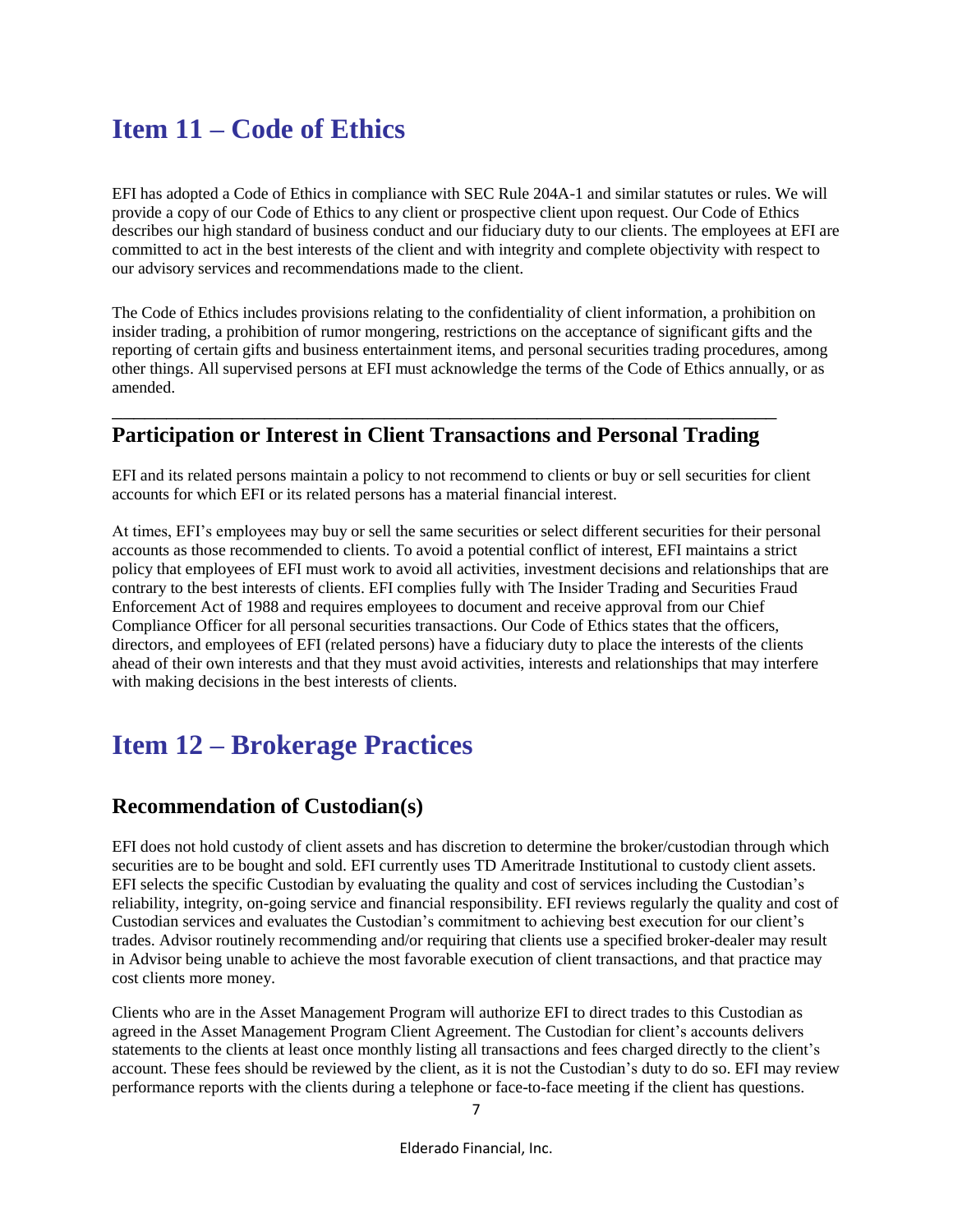Clients who are receiving hourly financial planning services and who are not in the Asset Management Program at EFI are not obligated to use the recommended Custodian and will not incur any extra fee or cost associated with using a broker not recommended by EFI.

\_\_\_\_\_\_\_\_\_\_\_\_\_\_\_\_\_\_\_\_\_\_\_\_\_\_\_\_\_\_\_\_\_\_\_\_\_\_\_\_\_\_\_\_\_\_\_\_\_\_\_\_\_\_\_\_\_\_\_\_\_

#### **Research and Other Soft Dollar Benefits**

Soft dollars are revenue programs offered by broker-dealers whereby an advisor enters into an agreement to place security trades with the broker in exchange for research and other services. EFI participates in the institutional advisor program (the "Program") offered by TD Ameritrade Institutional. TD Ameritrade Institutional is a division of TD Ameritrade Inc., member FINRA/SIPC/NFA ("TD Ameritrade "), an unaffiliated SEC-registered broker-dealer and FINRA member. TD Ameritrade offers to independent investment advisors services which include custody of securities, trade execution, clearance and settlement of transactions. EFI receives some benefits from TD Ameritrade through its participation in the Program. (Please see the disclosure under Item 14 below.)

EFI does not receive fees or commissions from any of the Custodian advisor programs.

### **Order Aggregation**

Clients who are in the Asset Management Program will authorize orders to be executed by our Custodian, and may be aggregated to achieve best execution. As most trades are mutual funds or exchange-traded funds, trade aggregation does not provide any client benefit.

\_\_\_\_\_\_\_\_\_\_\_\_\_\_\_\_\_\_\_\_\_\_\_\_\_\_\_\_\_\_\_\_\_\_\_\_\_\_\_\_\_\_\_\_\_\_\_\_\_\_\_\_\_\_\_\_\_\_\_\_\_

## <span id="page-10-0"></span>**Item 13 – Review of Accounts**

### **Periodic Reviews**

For clients enrolled in the Asset Management Program, Quarterly Portfolio Reviews are completed by advisors of EFI to monitor the values in any asset class and whether they have drifted beyond their target minimums or maximums. EFI advisors consider the client's current investment holdings and analyze the probability that the performance of each security will contribute to the investment objectives of the client. Various factors are considered on whether or not asset classes need to be rebalanced such as protecting against short-term capital gains, deferring long-term capital gains realization, minimization of transaction costs, or the advisor's judgment that an asset class may be undervalued or overvalued relative to historic norms. The EFI advisor will notify clients in the event that rebalancing actions are recommended. EFI also completes a daily reconciliation of accounts from data received from the Custodian.

\_\_\_\_\_\_\_\_\_\_\_\_\_\_\_\_\_\_\_\_\_\_\_\_\_\_\_\_\_\_\_\_\_\_\_\_\_\_\_\_\_\_\_\_\_\_\_\_\_\_\_\_\_\_\_\_\_\_\_\_\_

\_\_\_\_\_\_\_\_\_\_\_\_\_\_\_\_\_\_\_\_\_\_\_\_\_\_\_\_\_\_\_\_\_\_\_\_\_\_\_\_\_\_\_\_\_\_\_\_\_\_\_\_\_\_\_\_\_\_\_\_

### **Review Triggers**

Reviews may be scheduled when there are changes in tax laws or changes in a client's situation and investment goals. Additional portfolio reviews and financial plan reviews are undertaken upon request by the client, such as when special cash needs arise or when additional cash or securities are added to the investment portfolio. EFI may also recommend investment changes as a result of consultation with a CPA or attorney.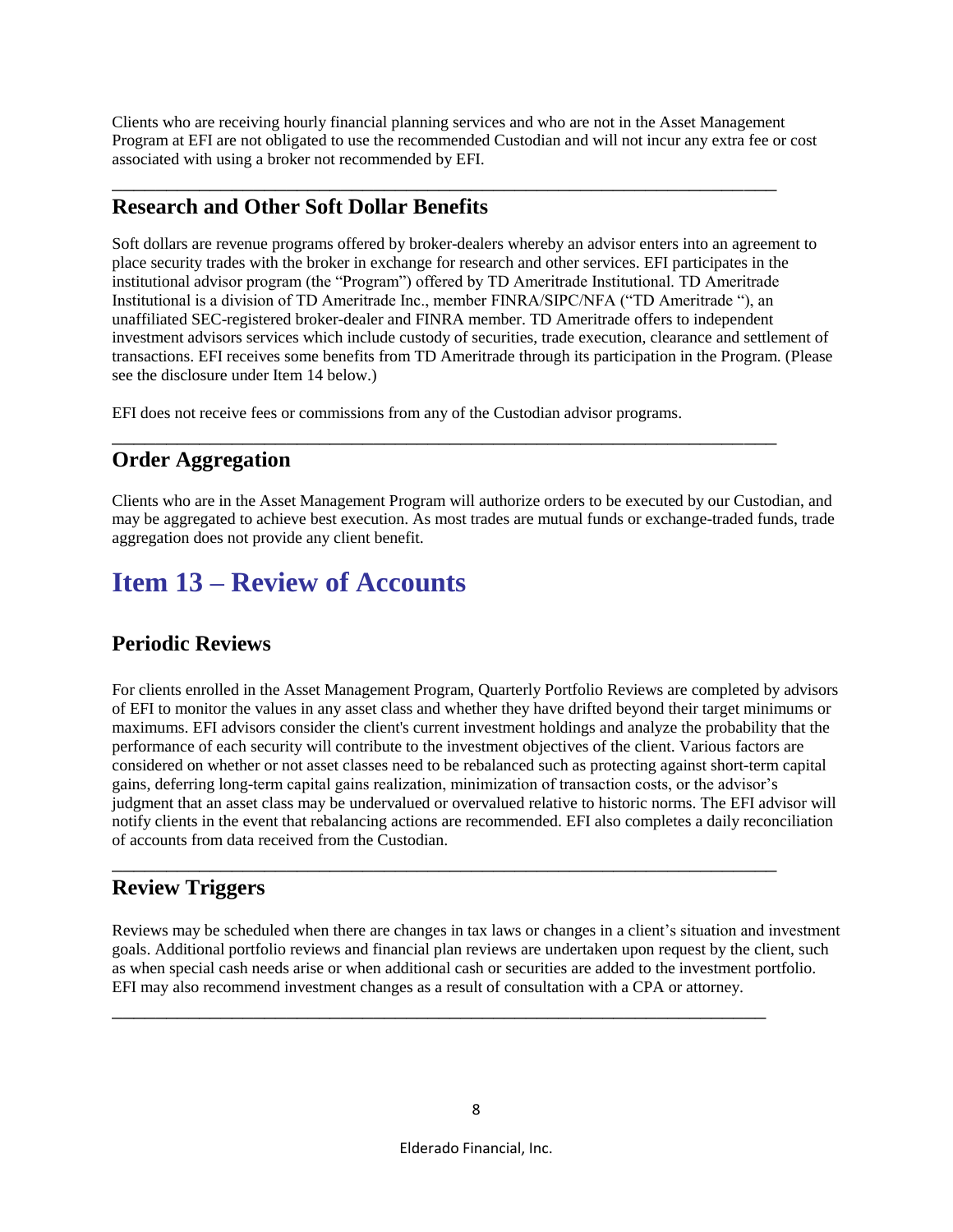#### **Review Reports**

EFI clients receive periodic communications and quarterly reports. The reports include a portfolio performance summary. EFI communications may be delivered electronically either through a secure web portal or by regular mail. Clients also receive monthly statements from the Custodian either electronically through a secure web portal or by regular mail.

# <span id="page-11-0"></span>**Item 14 – Client Referrals and Other Compensation**

#### **Incoming Referrals**

EFI typically receives referrals from current clients, accountants, attorneys and other similar sources. EFI does NOT compensate referring clients or professionals.

\_\_\_\_\_\_\_\_\_\_\_\_\_\_\_\_\_\_\_\_\_\_\_\_\_\_\_\_\_\_\_\_\_\_\_\_\_\_\_\_\_\_\_\_\_\_\_\_\_\_\_\_\_\_\_\_\_\_\_\_\_

\_\_\_\_\_\_\_\_\_\_\_\_\_\_\_\_\_\_\_\_\_\_\_\_\_\_\_\_\_\_\_\_\_\_\_\_\_\_\_\_\_\_\_\_\_\_\_\_\_\_\_\_\_\_\_\_\_\_\_\_\_

#### **Referrals Out**

EFI does not receive referral fees or any other form of compensation from other professionals when clients and non-clients are referred by EFI.

#### **Other Compensation**

As disclosed under Item 12 above, EFI participates in TD Ameritrade's institutional customer program and EFI may recommend TD Ameritrade to clients for custody and brokerage services. There is no direct link between EFI's participation in the program and the investment advice it gives to its clients, although EFI receives economic benefits through its participation in the program that are typically not available to TD Ameritrade retail investors.

These benefits include the following products and services (provided without cost or at a discount): receipt of duplicate client statements and confirmations; research related products and tools; consulting services; access to a trading desk serving EFI participants; access to block trading (which provides the ability to aggregate securities transactions for execution and then allocate the appropriate shares to client accounts); the ability to have advisory fees deducted directly from client accounts; access to an electronic communications network for client order entry and account information; access to mutual funds with no transaction fees and to certain institutional money managers; and discounts on compliance, marketing, research, technology, and practice management products or services provided to EFI by third party vendors. TD Ameritrade may also have paid for business consulting and professional services received by EFI's related persons. Some of the products and services made available by TD Ameritrade through the program may benefit EFI but may not benefit its client accounts. These products or services may assist EFI in managing and administering client accounts, including accounts not maintained at TD Ameritrade. Other services made available by TD Ameritrade are intended to help EFI manage and further develop its business enterprise. The benefits received by EFI or its personnel through participation in the program do not depend on the amount of brokerage transactions directed to TD Ameritrade. As part of its fiduciary duties to clients, EFI endeavors at all times to put the interests of its clients first. Clients should be aware, however, that the receipt of economic benefits by EFI or its related persons in and of itself creates a potential conflict of interest and may indirectly influence the EFI's choice of TD Ameritrade for custody and brokerage services.

EFI may receive coaching services referrals from TD Ameritrade through its participation in TD Ameritrade Institutional Coaching Program. In addition to meeting the minimum eligibility criteria for participation in the TD Ameritrade Institutional Coaching Program, EFI may have been selected to participate in the TD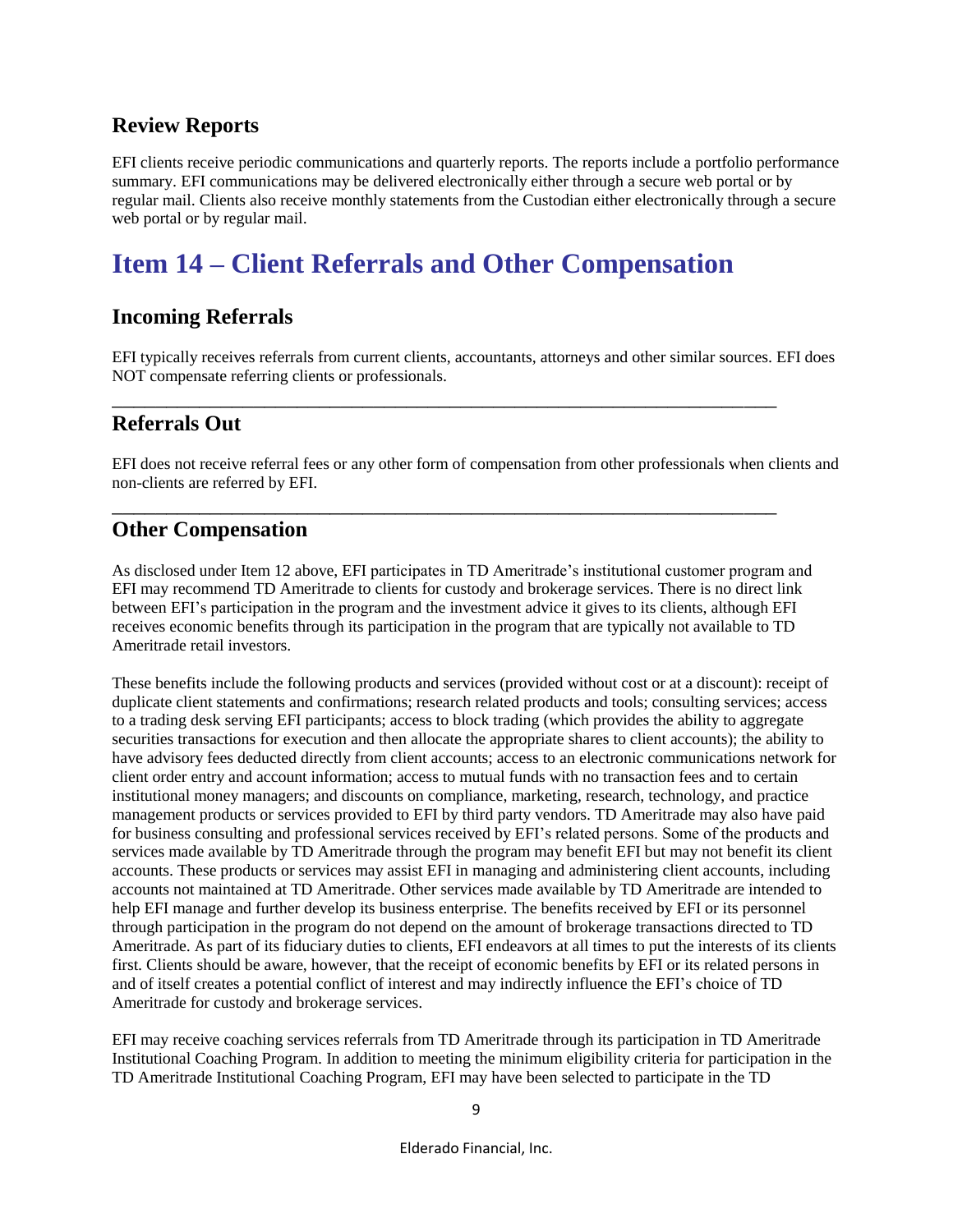Ameritrade Institutional Coaching Program based on the amount and potential profitability to TD Ameritrade of the assets in, and trades placed for, client accounts maintained with TD Ameritrade. TD Ameritrade is a discount broker-dealer independent of and unaffiliated with EFI and there is no employee or agency relationship between them. TD Ameritrade has established the TD Ameritrade Institutional Coaching Program as a means of assisting independent unaffiliated advisors to grow and maintain their respective investment advisor business. TD Ameritrade does not supervise EFI and has no responsibility for EFI's management of client portfolios or EFI's other advice or services. EFI's participation in the TD Ameritrade Institutional Coaching Program raises potential conflicts of interest. EFI will encourage their clients to custody their assets at TD Ameritrade and whose client accounts are profitable to TD Ameritrade. Consequently, in order to participate in the TD Ameritrade Institutional Coaching Program, EFI may have an incentive to recommend to clients that the assets under management by EFI be held in custody with TD Ameritrade and to place transactions for client accounts with TD Ameritrade.

EFI's participation in the TD Ameritrade Institutional Coaching Program does not diminish its duty to seek best execution of trades for client accounts. EFI receives no fees or commissions from any of the Custodian advisor programs.

## <span id="page-12-0"></span>**Item 15 – Custody**

Under government regulations, EFI is deemed to have custody of your assets when, for example, you authorize us to instruct the qualified Custodian to deduct our advisory fees directly from your account(s). The qualified Custodian maintains actual custody of your assets. EFI requires that all clients within a managed account program place their assets with our qualified Custodian, TD Ameritrade, and that clients provide written authorization for EFI to deduct asset management fees from the client's account(s). The payment of management fees in this manner is generally more efficient and convenient for both the client and EFI.

\_\_\_\_\_\_\_\_\_\_\_\_\_\_\_\_\_\_\_\_\_\_\_\_\_\_\_\_\_\_\_\_\_\_\_\_\_\_\_\_\_\_\_\_\_\_\_\_\_\_\_\_\_\_\_\_\_\_\_\_\_

#### **Account Statements**

Clients participating in the Asset Management Program will receive account statements at least quarterly from the qualified custodian that holds and maintains client's investment assets. We urge you to carefully review and compare such official custodial statements with the periodic performance reports that we provide to you. Our reports are generally sent to clients quarterly and may vary from custodial statements based on accounting procedures, reporting dates, or valuation methodologies of certain securities.

# **Item 16 – Investment Discretion**

EFI receives discretionary authority from clients who participate in the Asset Management Program. Discretionary authority will be granted by the signature of client on the Asset Management Program Client Agreement at the beginning of an advisory relationship. This enables EFI to select the identity and select amount of securities to be bought of sold, then proceed in a timely manner with changes to the account(s). The limited power of attorney agreed upon by the client is limited to the purchase and sale of securities, including the trading of options, if applicable, and the authorization for management fees to be paid to EFI from Account.

In all cases, discretion is exercised in a manner consistent with the stated investment objectives, guidelines, or limitations previously provided by the client and agreed to by EFI. It is the client's responsibility to advise EFI of any changes in the client's investment goals. All clients are encouraged to review their objectives and account performance with EFI each year, either in person, phone conference, or by email.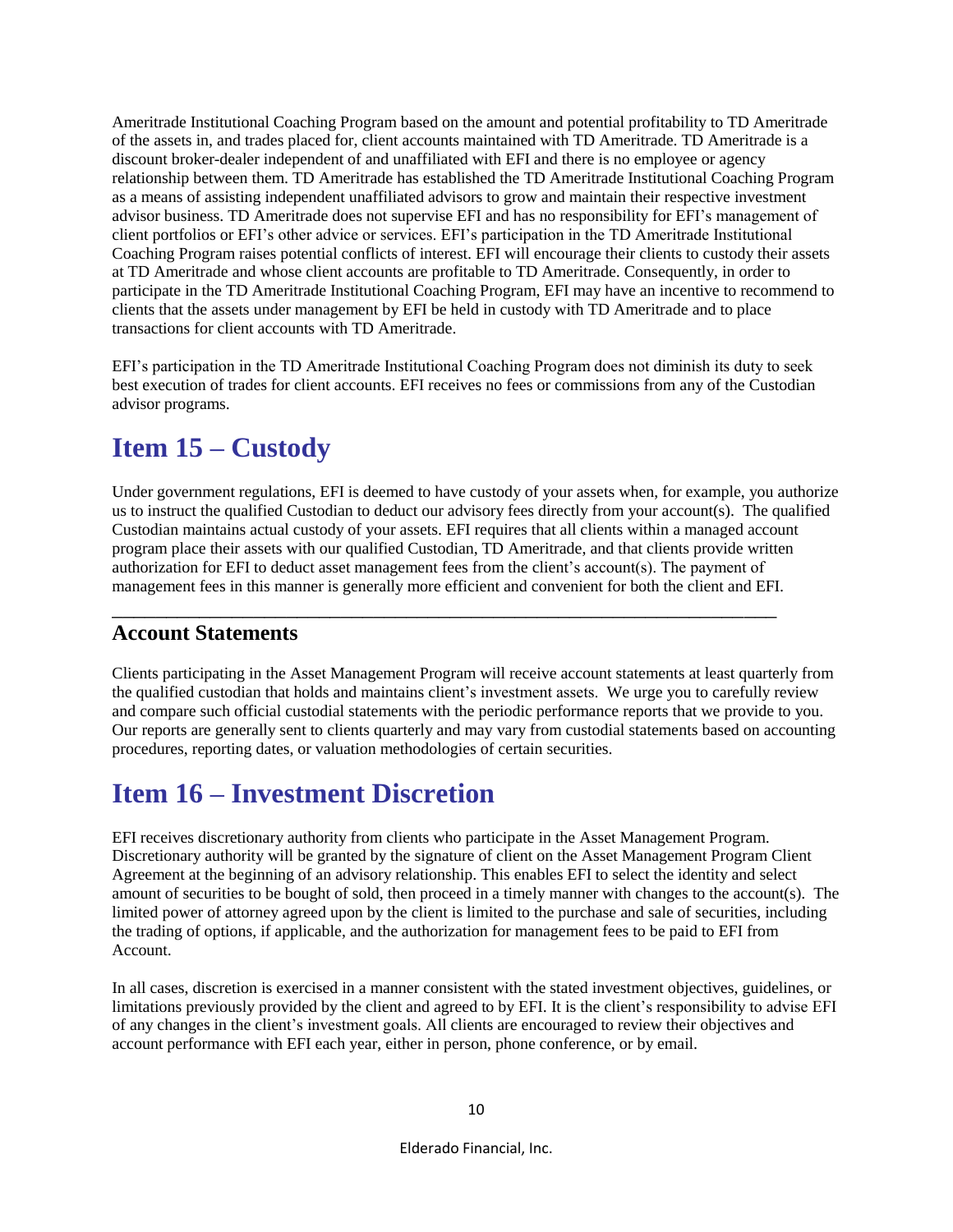# <span id="page-13-0"></span>**Item 17 – Voting Client Securities**

EFI will accept authority to vote proxies related to securities held by any client in a manner solely in the best interest of the client. If a client elects to receive this complimentary service, the client will be required to sign an authorization form. When voting on proxies, EFI will consider only those factors that relate to the client's investment, including how its vote will economically impact and affect the value of the client's investment. By maintaining this fiduciary practice of always doing what's in the client's best interest, EFI strives to avoid potential conflicts of interest. Proxy votes generally will be cast in favor of proposals that maintain or strengthen the shared interests of shareholders and management, increase shareholder value, maintain or increase shareholder influence over the issuer's board of directors and management, and maintain or increase the rights of shareholders; proxy votes generally will be cast against proposals having the opposite effect. In voting on each and every issue, EFI shall vote in a prudent and diligent fashion and only after a careful evaluation of the issue presented on the ballot. If a client requests to direct EFI's vote on a particular solicitation in a timely manner and before the vote is cast. EFI will vote according to client's wishes.

Clients may obtain information on how EFI voted any proxies on behalf of their account(s) as well as a copy of our proxy voting policies and procedures by request to EFI at any time.

## <span id="page-13-1"></span>**Item 18 – Financial Information**

EFI does not have any adverse financial circumstances that would reasonably impair EFI from meeting contractual commitments to clients. EFI and its advisory persons have not been subject to either bankruptcy or financial compromise.

A balance sheet is not required to be provided because EFI does not operate as a qualified custodian for client funds or securities and EFI does not require any fees to be pre-paid.

### <span id="page-13-2"></span>**Item 19 – Requirements for State-Registered Advisors**

The Brochure Supplement (Part 2B of Form ADV) contains additional information required by State-Registered Advisors. Please refer to the Brochure Supplements (Part 2B of Form ADV) on the following pages for this information on each EFI advisor.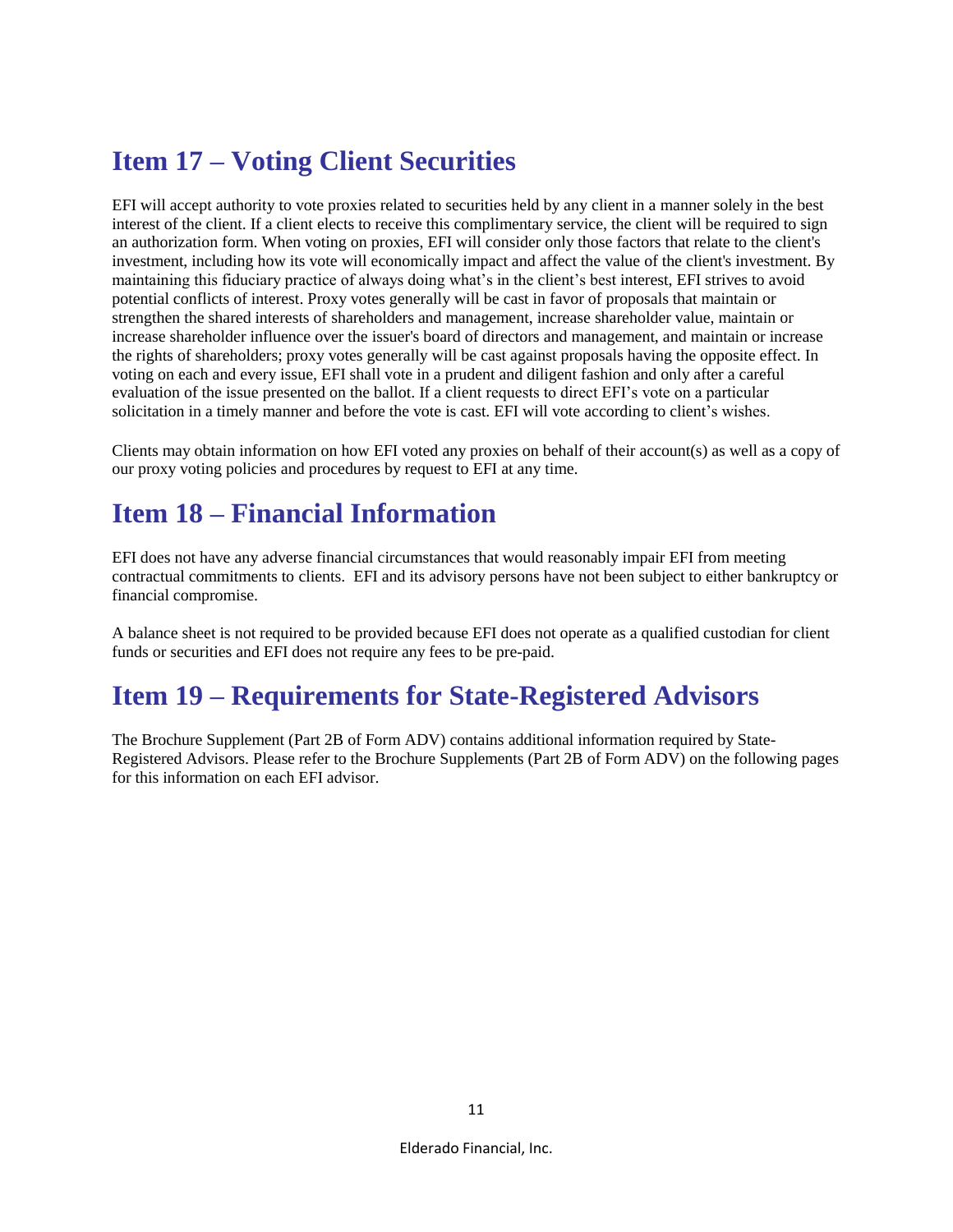

# **Brochure Supplement Part 2B of Form ADV**

#### **ADAM MILLER**

**\_\_\_\_\_\_\_\_\_\_\_\_\_\_\_\_\_\_\_\_\_\_**

**CRD#: 5317765**

### **ELDERADO FINANCIAL, INC.**

**\_\_\_\_\_\_\_\_\_\_\_\_\_\_\_\_\_\_\_\_\_\_**

**1100 South Townsend Ave. Montrose, CO 81401**

970-249-9900 (Local) 877-422-4770 (Toll Free) 970-252-3940 (Fax)

www.ElderadoFinancial.com www.PlanningForStewardship.com www.PrestigeAdvisors.com info@ElderadoFinancial.com

This brochure was last updated December 31, 2018.

This brochure supplement provides information about ADAM MILLER that supplements the ElderAdo Financial, Inc. brochure. You should have received a copy of that brochure. Please contact ElderAdo Financial if you did not receive ElderAdo Financial's brochure or if you have any questions about the contents of this supplement. Additional information about Adam Miller is available on the SEC's website at www.adviserinfo.sec.gov.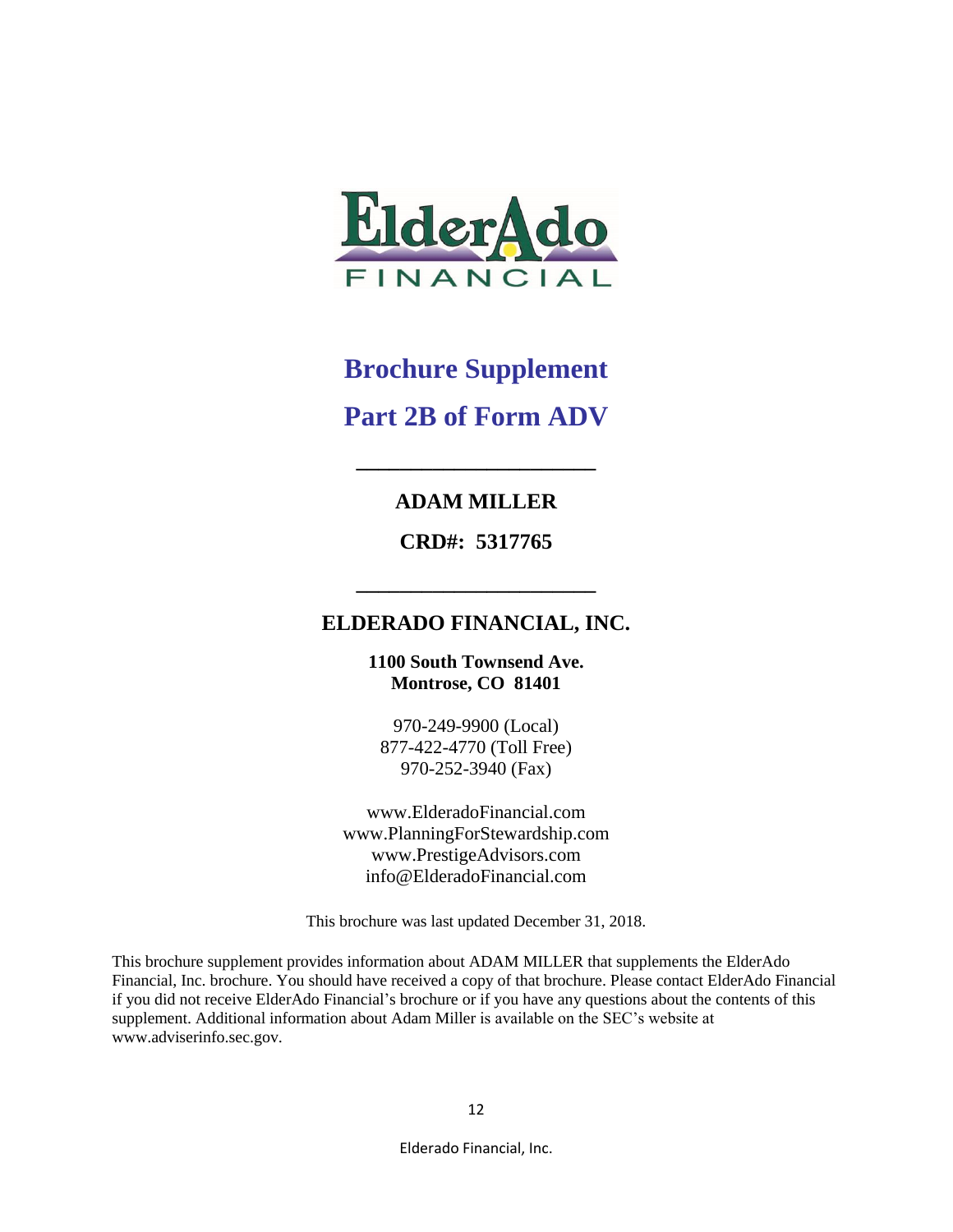### **ADAM MILLER - Education and Business Standards**

This brochure supplement provides information about ElderAdo Financial, Inc. (EFI) supervised persons (those who formulate investment advice and have discretionary authority over client assets). All EFI employees will hold to strict moral and ethical standards. EFI employees who provide financial planning services and investment advice will have an understanding of investment and economic conditions and will have proper training to advise in financial investment matters. EFI advisors are required to have relevant financial and investment advisory experience and/or be a Certified Financial Planner*™* professional in good standing with the appropriate board of standards or in the process of achieving the appropriate training.

\_\_\_\_\_\_\_\_\_\_\_\_\_\_\_\_\_\_\_\_\_\_\_\_\_\_\_\_\_\_\_\_\_\_\_\_\_\_\_\_\_\_\_\_\_\_\_\_\_\_\_\_\_\_\_\_\_\_\_\_\_\_\_\_\_\_\_\_\_\_\_\_\_\_\_\_\_\_

#### **Year of Birth:** 1983

#### **Educational Background:**

- College for Financial Planning, Greenwood Village, CO, Certified Financial Planner*®* (2010 Present)
- Indiana Wesleyan University, Marion, IN, MBA/Personal Financial Planning (2016)
- The American College, Bryn Mawr, PA, Chartered Advisor in Philanthropy*®* (2010)
- Colorado Mesa University, Grand Junction, CO, BBA (2005)

#### **Business Experience:**

- ElderAdo Financial, Inc. Financial Planner/Investment Advisor (2007-Present)
- ElderAdo Financial, Inc. President (2015-2018)
- ElderAdo Financial, Inc. Vice President (2011-2015)

#### **Other Business Activities:**

- National Christian Foundation, Colorado Advisory Board. Time commitment: 1-hour weekly.
- Advisors in Philanthropy Board of Directors. Time commitment: 1-hour weekly.
- Generous Giving Volunteer Facilitator. Time commitment: 8 hrs a quarter.

**Disciplinary Information:** No disciplinary action has occurred.

**Additional Compensation:** Adam Miller does not receive any economic benefit from third parties for providing advisory services.

**Supervision:** Adam Miller discusses investment decisions with the EFI Investment Committee.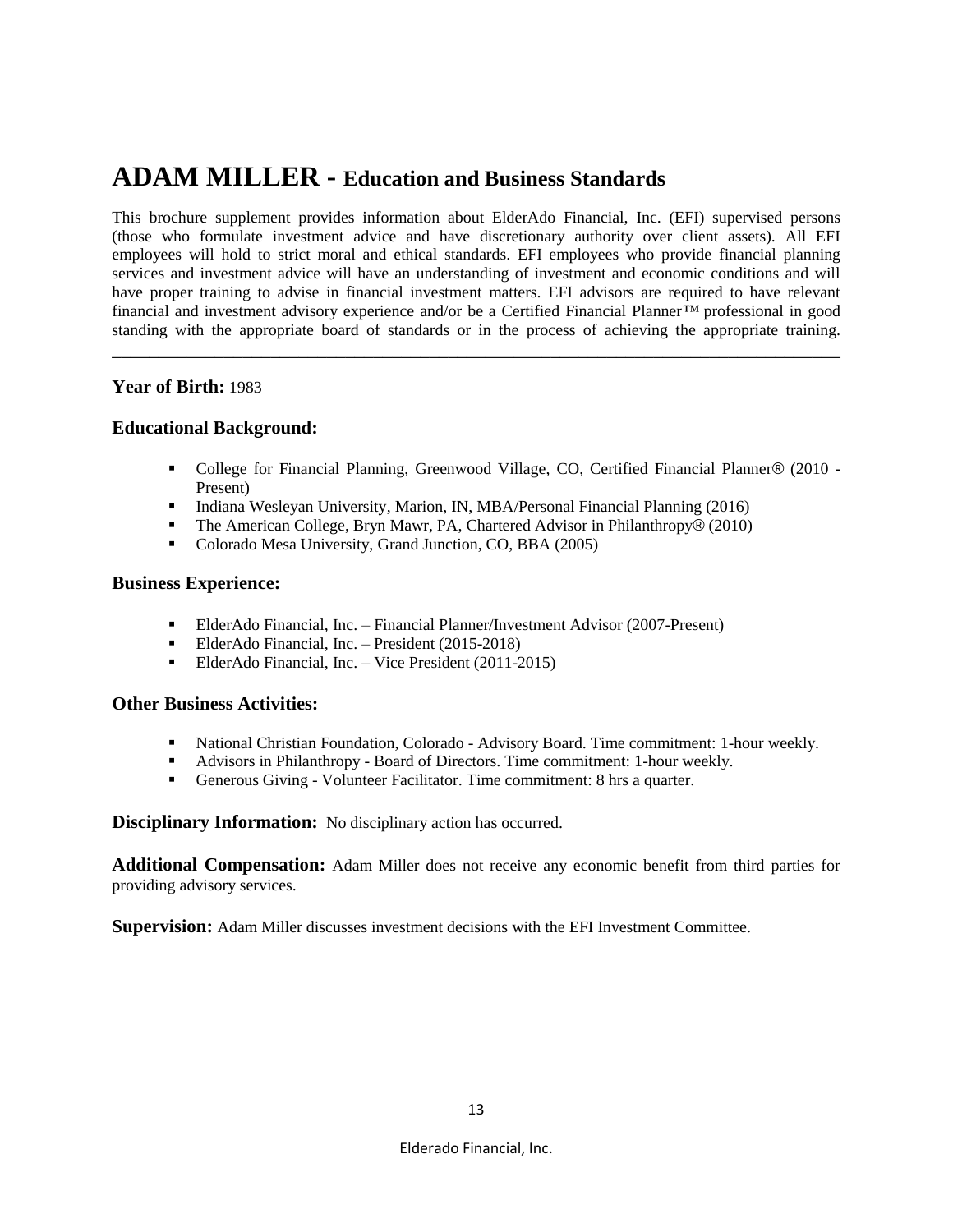

# **Brochure Supplement Part 2B of Form ADV**

#### **JIM ELDER**

**\_\_\_\_\_\_\_\_\_\_\_\_\_\_\_\_\_\_\_\_\_\_**

**CRD#: 2417388**

**\_\_\_\_\_\_\_\_\_\_\_\_\_\_\_\_\_\_\_\_\_\_**

### **ELDERADO FINANCIAL, INC.**

**1100 South Townsend Ave. Montrose, CO 81401**

970-249-9900 (Local) 877-422-4770 (Toll Free) 970-252-3940 (Fax)

www.ElderadoFinancial.com www.PlanningForStewardship.com www.PrestigeAdvisors.com info@ElderadoFinancial.com

This brochure was last updated December 31, 2018.

This brochure supplement provides information about JIM ELDER that supplements the ElderAdo Financial, Inc. brochure. You should have received a copy of that brochure. Please contact ElderAdo Financial if you did not receive ElderAdo Financial's brochure or if you have any questions about the contents of this supplement. Additional information about Jim Elder is available on the SEC's website at www.adviserinfo.sec.gov.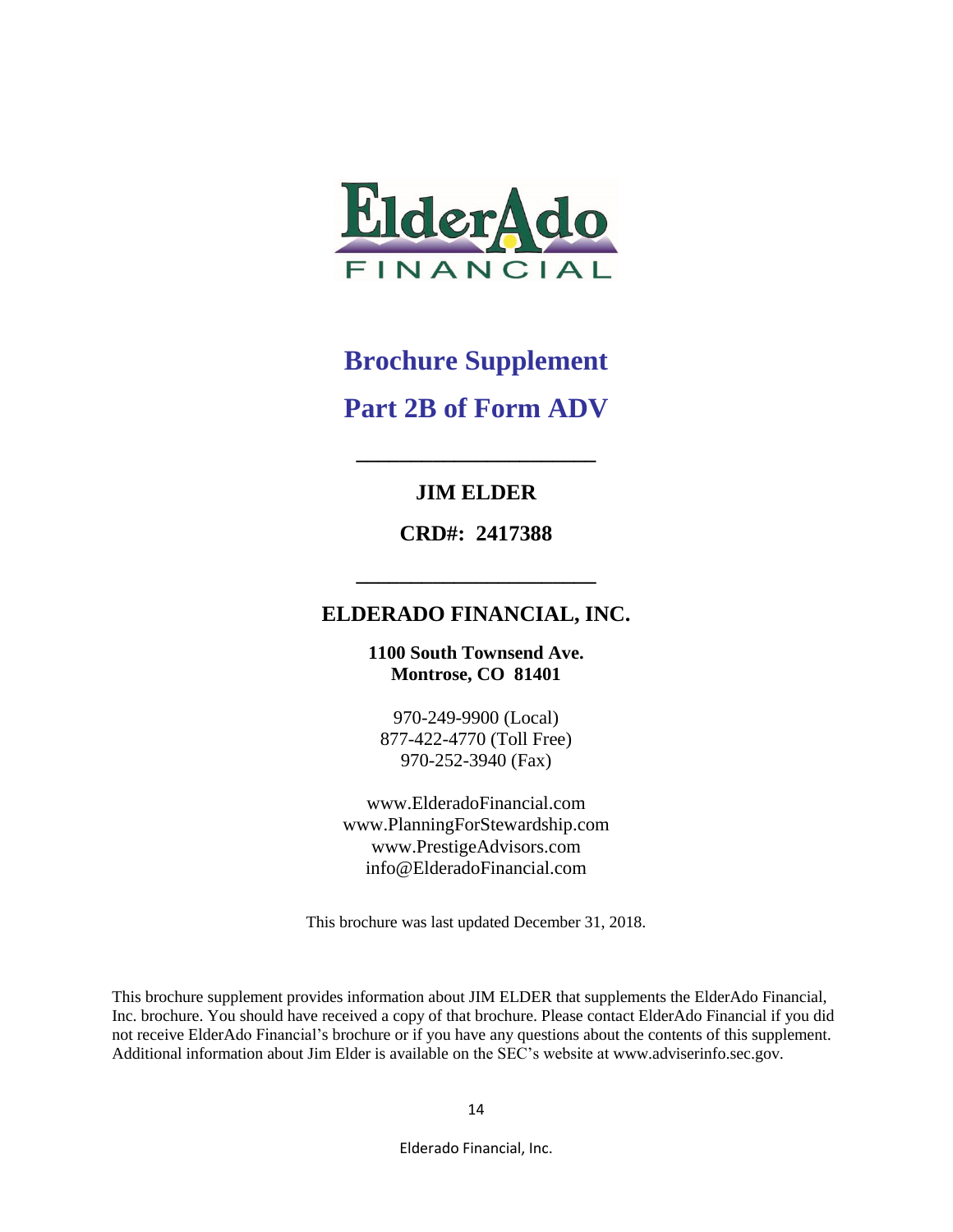### **JIM ELDER - Education and Business Standards**

This brochure supplement provides information about ElderAdo Financial, Inc. (EFI) supervised persons (those who formulate investment advice and have discretionary authority over client assets). All EFI employees will hold to strict moral and ethical standards. EFI employees who provide financial planning services and investment advice will have an understanding of investment and economic conditions and will have proper training to advise in financial investment matters. EFI advisors are required to have relevant financial and investment advisory experience and/or be a Certified Financial Planner*™* professional in good standing with the appropriate board of standards or in the process of achieving the appropriate training.

\_\_\_\_\_\_\_\_\_\_\_\_\_\_\_\_\_\_\_\_\_\_\_\_\_\_\_\_\_\_\_\_\_\_\_\_\_\_\_\_\_\_\_\_\_\_\_\_\_\_\_\_\_\_\_\_\_\_\_\_\_\_\_\_\_\_\_\_\_\_\_\_\_\_\_\_\_\_

#### **Year of Birth:** 1959

#### **Educational Background:**

- College for Financial Planning, Denver, CO (1994-1996)
- Colorado State University, Ft. Collins, CO (1978-1981)

#### **Business Experience:**

- ElderAdo Financial, Inc. President (2018 Present)
- ElderAdo Financial, Inc. Vice President (2015 2018)
- ElderAdo Financial, Inc. President (2011 2015)
- ElderAdo Financial, Inc. Chief Financial Officer (1998 2011)
- Excellence in Finances Chief Financial Officer (1993 1998)

#### **Other Business Activities:**

- Member of Rotary International. Time commitment: 1-hour weekly.<br>■ FlderAdo Properties. LLC (Real Estate Property Investment). Time of
- ElderAdo Properties, LLC (Real Estate Property Investment). Time commitment: 5 hours weekly.
- ElderAdo Acres, LLC (Farm). Time commitment: 20 hours weekly.
- ElderAdo Vacations, LLC. Time commitment: 5 hours weekly.
- ELCO Enterprises, LLC (Real Estate Property Investment). Time commitment: 1-hour weekly.

**Disciplinary Information:** No disciplinary action has occurred.

**Additional Compensation:** Jim Elder does not receive any economic benefit from third parties for providing advisory services.

**Supervision:** Jim Elder discusses investment decisions with the EFI Investment Committee.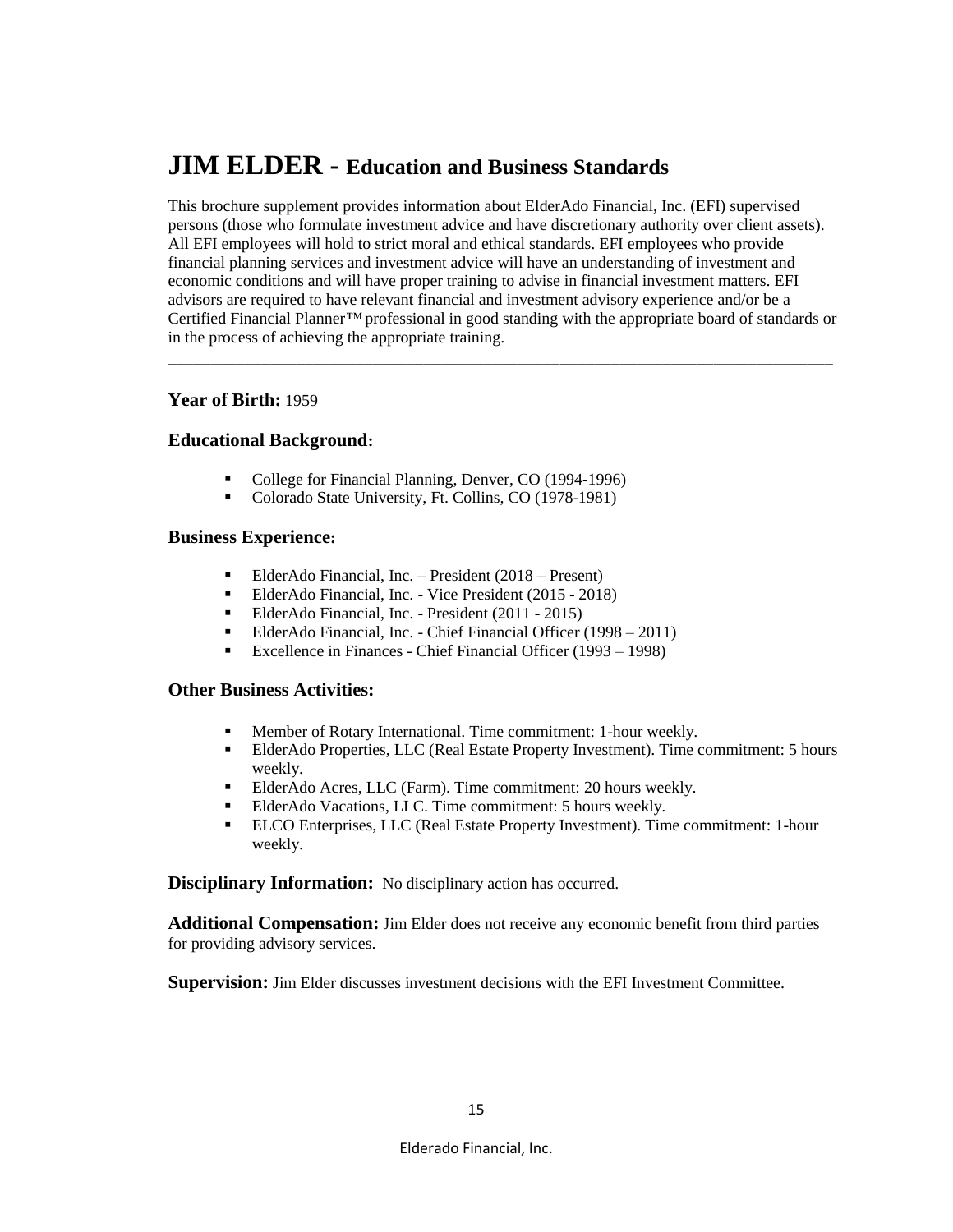

# **Brochure Supplement**

### **Part 2B of Form ADV**

### **JANET ELDER**

**\_\_\_\_\_\_\_\_\_\_\_\_\_\_\_\_\_\_\_\_\_\_**

**CRD#: 4429456**

#### **ELDERADO FINANCIAL, INC.**

**\_\_\_\_\_\_\_\_\_\_\_\_\_\_\_\_\_\_\_\_\_\_**

**1100 South Townsend Ave. Montrose, CO 81401**

970-249-9900 (Local) 877-422-4770 (Toll Free) 970-252-3940 (Fax)

www.ElderadoFinancial.com www.PlanningForStewardship.com www.PrestigeAdvisors.com info@ElderadoFinancial.com

This brochure was last updated December 31, 2018.

This brochure supplement provides information about JANET ELDER that supplements the ElderAdo Financial, Inc. brochure. You should have received a copy of that brochure. Please contact ElderAdo Financial if you did not receive ElderAdo Financial's brochure or if you have any questions about the contents of this supplement. Additional information about Janet Elder is available on the SEC's website at www.adviserinfo.sec.gov.

Elderado Financial, Inc.